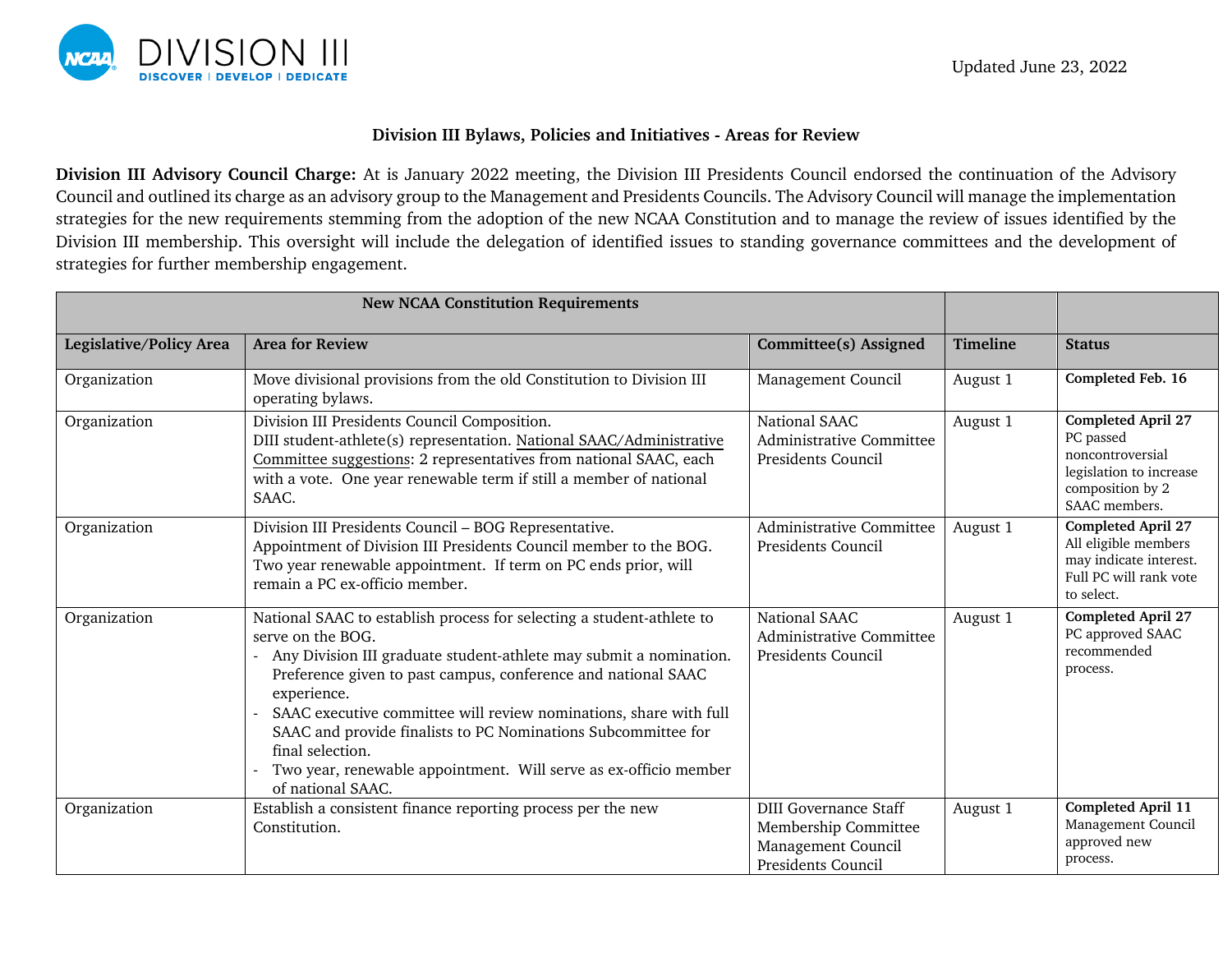|                            | <b>Priority 1 Items</b>                                                                                                                                                                                                                                                                                                               |                                                                                                  |                                       |                                                                                                                         |
|----------------------------|---------------------------------------------------------------------------------------------------------------------------------------------------------------------------------------------------------------------------------------------------------------------------------------------------------------------------------------|--------------------------------------------------------------------------------------------------|---------------------------------------|-------------------------------------------------------------------------------------------------------------------------|
| Legislative/Policy<br>Area | <b>Area for Review</b>                                                                                                                                                                                                                                                                                                                | Committee(s) Assigned                                                                            | Timeline                              | <b>Status</b>                                                                                                           |
| Organization               | Administrative Committee suggestion: delineate roles and<br>responsibilities of the Division III vice president and staff.                                                                                                                                                                                                            | Management Council<br>Presidents Council                                                         | August 1                              | Completed April 2022.<br>Management and<br>Presidents Councils<br>reviewed.                                             |
| Organization               | - Develop an organizational mapping of Division III, relative to the<br>Association to better inform the DIII membership and increase<br>transparency.<br>Include a description of the process by which new committees/<br>councils/working groups/advisory groups can/are formed and how<br>individuals are selected for membership. | <b>DIII Governance Staff</b><br>Presidents Council<br>Management Council<br>Nominating Committee | Close of<br><b>NCAA</b><br>Convention | In April, Management<br>Council created a subgroup<br>to review and report back<br>to the full Councils in<br>July/Aug. |
| Organization               | Division III Administrative Committee.<br>Review composition and nomination process - focus on diverse<br>representation.<br>Consider additional positions, including independent members not<br>affiliated with an institution or conference.                                                                                        | Management Council<br>Presidents Council                                                         | Close of<br><b>NCAA</b><br>Convention | In April, Management<br>Council created a subgroup<br>to review and report back<br>to the full Councils in<br>July/Aug. |
| Organization               | Division III Presidents Council.<br>Review composition and nomination process - focus on diverse<br>representation.<br>Consider additional positions (e.g., AD, SWA, commissioner, FAR,<br>etc.), including independent members not affiliated with an<br>institution or conference.                                                  | Presidents Council                                                                               | Close of<br><b>NCAA</b><br>Convention | Presidents Council will<br>continue discussing.                                                                         |
| Organization               | Division III Presidents Council - new duties.<br>Sponsor amendments to the Constitution by two-thirds majority.                                                                                                                                                                                                                       | Administrative<br>Committee<br>Presidents Council                                                | <b>NCAA</b><br>Convention             | Presidents Council will<br>finalize in August.                                                                          |
| Organization               | Division III Management Council.<br>Review composition, duties and responsibilities - focus on diverse<br>representation.<br>Consider additional positions, including independent representation<br>by individuals not affiliated with an institution or conference.<br>Review process to be nominated for a committee and committee. | Management Council<br>Presidents Council<br>SAAC<br>Nominating Committee                         | Close of<br><b>NCAA</b><br>Convention | In April, Management<br>Council created a subgroup<br>to review and report back<br>to the full Councils in<br>July/Aug. |
| Membership                 | Consider requirement for new active members to be a member of a<br>multi-sport conference                                                                                                                                                                                                                                             | Membership Committee                                                                             | <b>2023 NCAA</b><br>Convention        | Completed. May 19<br>Membership Committee<br>recommends Management<br>Council sponsor legislation.<br>(July MC)         |
| Membership                 | Review requirements to be an active Division III conference.                                                                                                                                                                                                                                                                          | Membership Committee                                                                             | August 1                              | Membership Committee is<br>reviewing.                                                                                   |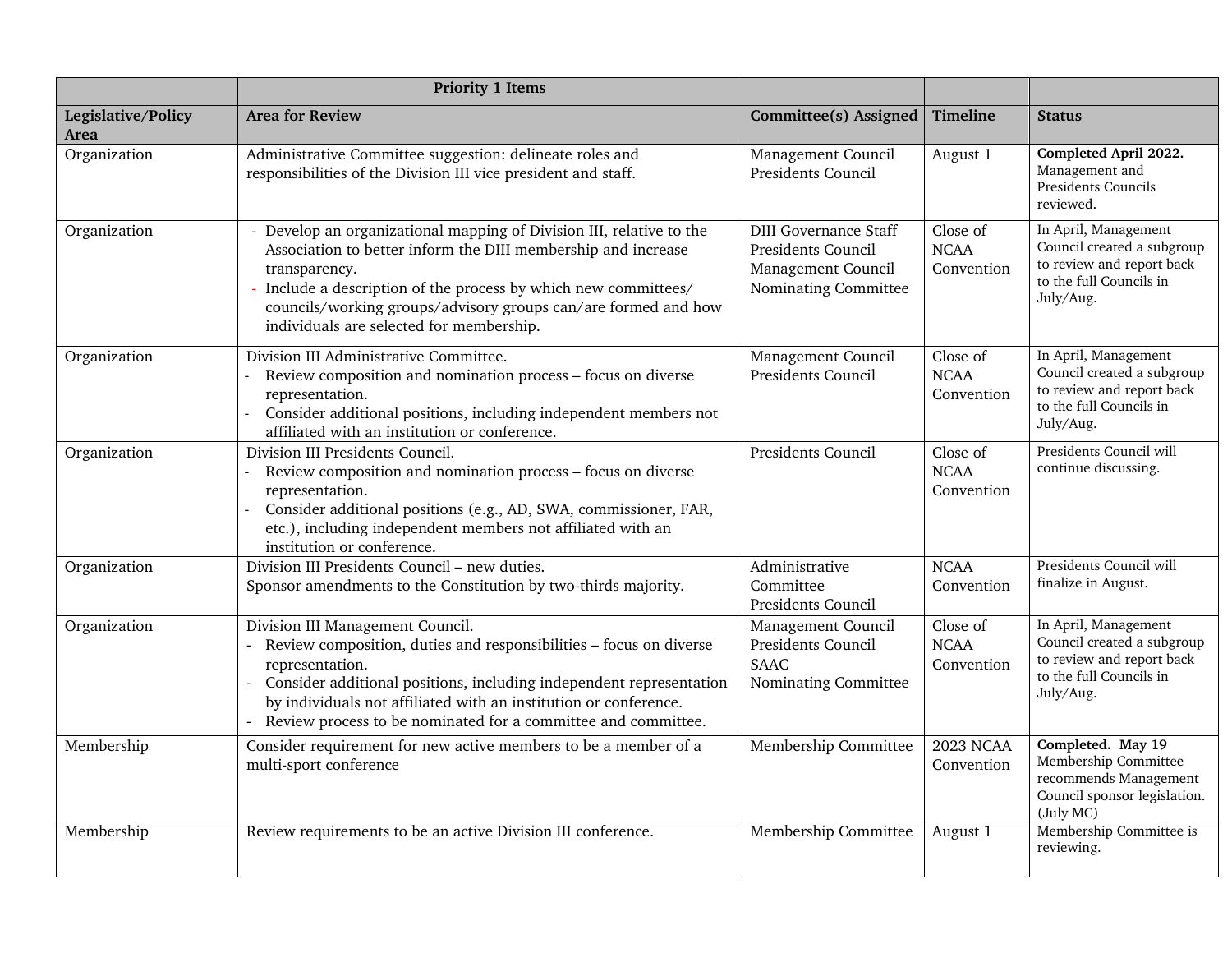|                             | <b>Priority 1 Items</b>                                                                                                                                                                                                                       |                                           |                                |                                                                                                                                 |
|-----------------------------|-----------------------------------------------------------------------------------------------------------------------------------------------------------------------------------------------------------------------------------------------|-------------------------------------------|--------------------------------|---------------------------------------------------------------------------------------------------------------------------------|
| Legislative/Policy<br>Area  | <b>Area for Review</b>                                                                                                                                                                                                                        | Committee(s)<br>Assigned                  | <b>Timeline</b>                | <b>Status</b>                                                                                                                   |
| Membership                  | Review requirement to complete the Institutional Self-Study Guide<br>(ISSG) and Conference Self-Study Guide (CSSG).                                                                                                                           | Membership Committee                      | <b>2023 NCAA</b><br>Convention | Completed. April 21.<br>Membership Committee<br>recommends Management<br>Council sponsor legislation<br>to eliminate. (July MC) |
| Membership                  | Review institutional reporting and attendance requirements.<br>Review convention attendance requirement.<br>Review the Regional Rules Seminar attendance requirement.                                                                         | Membership Committee<br><b>ILC</b>        | <b>2023 NCAA</b><br>Convention | Completed. April 21.<br>Committee will not<br>recommend change for<br>Convention or RRS<br>attendance.                          |
| Budget                      | Examination of budget expense allocation policy (i.e., 75% to<br>championships and 25% to non-championships) and align with budget<br>requests.                                                                                               | <b>SPFC</b>                               | August 1                       | SPFC will continue<br>discussion and make final<br>recommendations in June.                                                     |
| Budget                      | Review championships experience to ensure gender equity.                                                                                                                                                                                      | Championships                             | August 1                       | Championships will<br>continue discussion.                                                                                      |
| Budget                      | Review all contracts held by the Association to understand impact on<br>Division III.                                                                                                                                                         | <b>Association Staff</b>                  | August 1                       |                                                                                                                                 |
| Budget                      | Clarify how new revenue sources, earmarked to support Division III,<br>would be allocated among Association members.                                                                                                                          | <b>Association Staff</b>                  | August 1                       |                                                                                                                                 |
| Championships               | Evaluate budget priorities (e.g., local ground transportation, no<br>conference opponents in the first round, day of rest, increased per<br>diem, increased travel party).                                                                    | Championships<br><b>SPFC</b><br>MC and PC | August 1                       | Championships Committee<br>currently reviewing;<br>surveying sport committees<br>on budget priorities.                          |
| Legislative Concepts        | Social media recruiting regulations.                                                                                                                                                                                                          | ILC and SAAC<br>Management Council        | <b>2023 NCAA</b><br>Convention | ILC is circulating<br>deregulation concept to<br>various membership groups<br>for feedback.                                     |
| <b>Legislative Concepts</b> | Playing and practice season structure.<br>Still should be governed at the divisional level and student-athlete<br>health and safety must be part of the consideration of any changes.<br>Continued consideration of out-of-season activities. | ILC, SAAC, CSMAS<br>Management Council    | <b>2023 NCAA</b><br>Convention | ILC is circulating concept to<br>various membership groups<br>for feedback.                                                     |
| <b>Legislative Concepts</b> | Redshirting and graduate eligibility.                                                                                                                                                                                                         | ILC and SAAC<br>Presidents Council        | <b>2023 NCAA</b><br>Convention | <b>Completed April 27</b><br>ILC will not propose<br>legislation. PC received<br>update and will not propose<br>legislation.    |

**Note:** A due date/timeline of 2023 NCAA Convention, anticipates a legislative proposal. Therefore, these items must be in final format by the July Council meetings.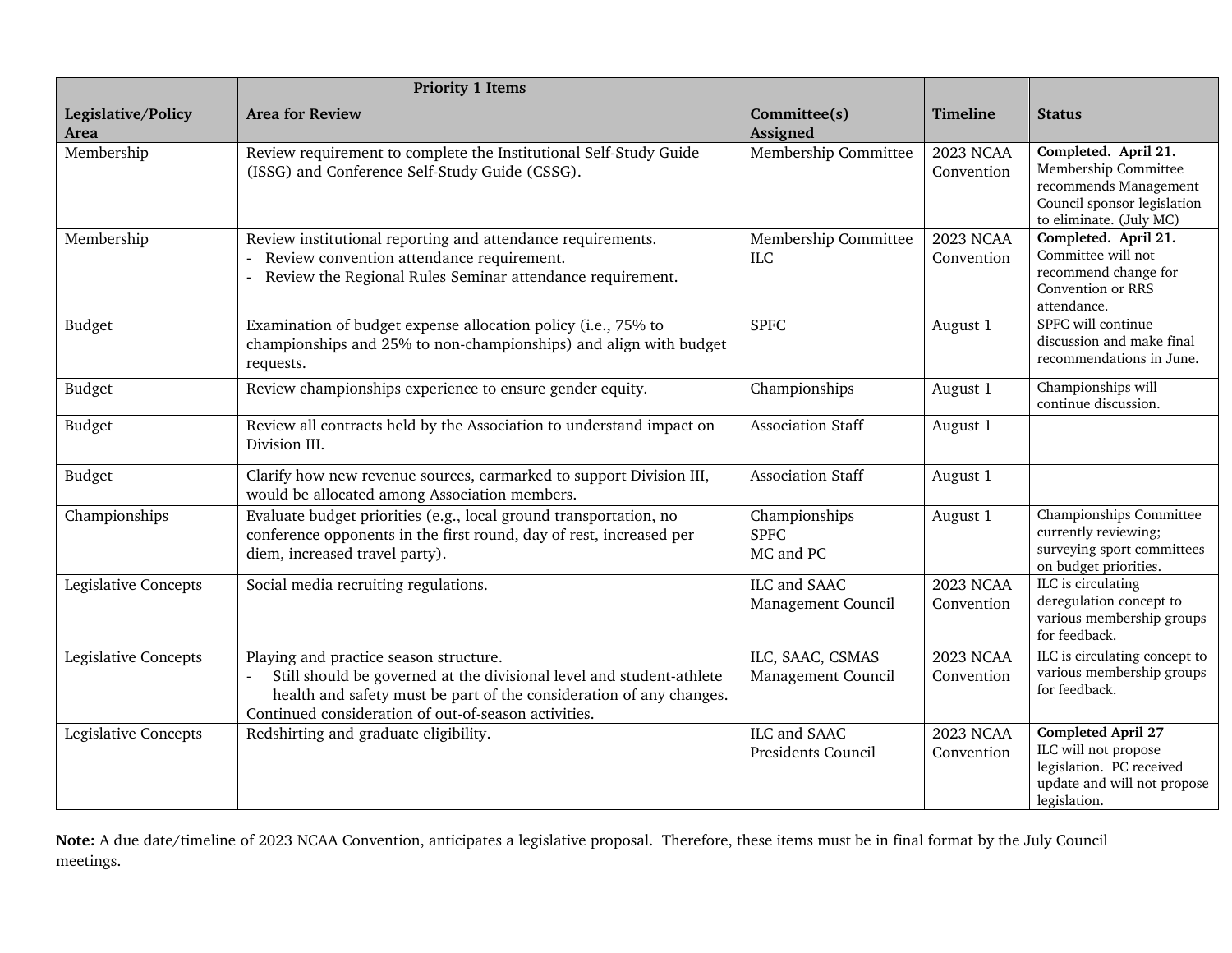|                                      | <b>Priority 2 Items</b>                                                                                                                                                                                                                                                                                                                                                                                                                                                                                                                                                                                                                             |                                                                                                                    |                            |                                                                                                                         |
|--------------------------------------|-----------------------------------------------------------------------------------------------------------------------------------------------------------------------------------------------------------------------------------------------------------------------------------------------------------------------------------------------------------------------------------------------------------------------------------------------------------------------------------------------------------------------------------------------------------------------------------------------------------------------------------------------------|--------------------------------------------------------------------------------------------------------------------|----------------------------|-------------------------------------------------------------------------------------------------------------------------|
| <b>Legislative Area</b>              | <b>Area for Review</b>                                                                                                                                                                                                                                                                                                                                                                                                                                                                                                                                                                                                                              | Committee(s)<br>Assigned                                                                                           | <b>Timeline</b>            | <b>Status</b>                                                                                                           |
| Organization                         | Division III governance committees.<br>Review composition - focus on diverse representation.<br>Review duties and responsibilities.<br>$\overline{a}$<br>Student-athlete representation.<br>$\overline{a}$<br>Independent representation by individuals not affiliated with an<br>institution or conference.<br>Review process to be nominated for a committee and committee<br>approval process.<br>Review appropriateness/relevance of current committees and<br>determine if they are functional to the overall objectives of the<br>Division.<br>Consider what, if any, new committees should be established<br>(e.g., DIII Revenue Committee). | Select governance<br>committees<br>Management Council<br>Presidents Council<br><b>SAAC</b><br>Nominating Committee | Sept. 2022 to<br>Aug. 2023 | In April, Management<br>Council created a<br>subgroup to review and<br>report back to the full<br>Councils in July/Aug. |
| Organization                         | Review Association-wide and common committees responsibilities<br>with the new Constitution, including duties and composition.                                                                                                                                                                                                                                                                                                                                                                                                                                                                                                                      | A-wide Committees<br>Presidents Council<br>Management Council                                                      | Sept. 2022 to<br>Aug. 2023 | Internal staff review has<br>begun.                                                                                     |
| Championships                        | Discuss National Collegiate Championships Sports with Division I & II.                                                                                                                                                                                                                                                                                                                                                                                                                                                                                                                                                                              | Championships<br>Committee                                                                                         | Sept. 2022 to<br>Aug. 2023 |                                                                                                                         |
| Championships                        | Alcohol sales at Division III championships.                                                                                                                                                                                                                                                                                                                                                                                                                                                                                                                                                                                                        | Presidents Council                                                                                                 | Sept. 2022 to<br>Aug. 2023 | <b>Completed April 27</b><br>PC will not recommend<br>changes at this time                                              |
| Championships                        | Evaluate selection criteria in relation to access ratios and automatic<br>qualification process.                                                                                                                                                                                                                                                                                                                                                                                                                                                                                                                                                    | Championships<br>Committee                                                                                         | Sept. 2022 to<br>Aug. 2023 | Championships<br>Committee will continue<br>discussing.                                                                 |
| Championships                        | Evaluate and create standard expectations for a Division III<br>championship student-athlete experience.                                                                                                                                                                                                                                                                                                                                                                                                                                                                                                                                            | Championships<br>Committee                                                                                         | Sept. 2022 to<br>Aug. 2023 | Championships<br>Committee will continue<br>discussing.                                                                 |
| Championships                        | Review and evaluate administrative oversight of the Division III<br>championships at the Association level.                                                                                                                                                                                                                                                                                                                                                                                                                                                                                                                                         | Championships<br>Committee                                                                                         | Sept. 2022 to<br>2023      |                                                                                                                         |
| Legislative Authority<br>and Process | DIII legislative and amendment process.<br>Different dates, every other year Business Session, publication<br>requirements, etc.<br>Interpretation review (e.g., moratorium on proposals that have<br>been defeated).                                                                                                                                                                                                                                                                                                                                                                                                                               | $\rm ILC$                                                                                                          | Sept. 2022 to<br>Aug. 2023 |                                                                                                                         |
| Membership                           | Track membership discussions (e.g., including requirements, new<br>divisions or subdivisions) by Division I and DII.                                                                                                                                                                                                                                                                                                                                                                                                                                                                                                                                | Membership Committee                                                                                               | Sept. 2022 to<br>Aug. 2023 | Ongoing                                                                                                                 |